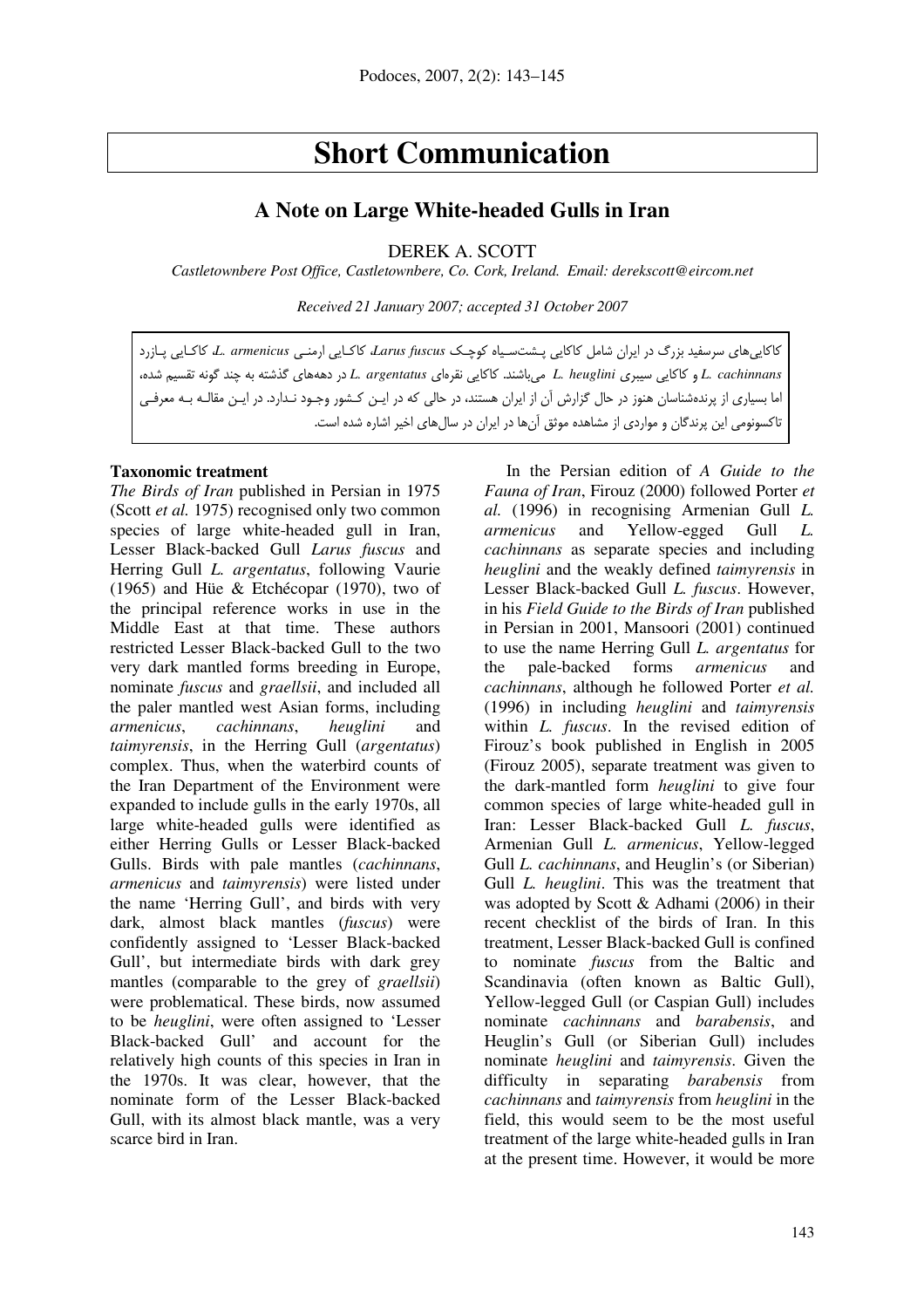appropriate to use the name Caspian Gull for *L. cachinnans*, as many modern authors use the name Yellow-legged Gull for the *michahellis/atlantis* group (which is very unlikely to occur in Iran).

The name 'Pontic Gull' has recently been used for *L. cachinnans*, but this name is best used for the weakly defined form '*ponticus*', which is confined as a breeding species to the Black Sea. Rudenko (2006) has recently reviewed the ringing recoveries of Pontic Gulls ringed in the Crimea and has shown that the great majority of adults and most juveniles remain in the Black Sea throughout the year. Most of those birds that do migrate move southwest to the eastern Mediterranean or northwest towards the North Sea. There have been only two recoveries of Crimean Pontic Gulls in the Caspian region, and these were in Astrakhan (Rudenko 2006). Thus it seems unlikely that Pontic Gulls occur with any regularity in Iran.

## **Status of species in Iran**

The only large white-headed gulls that are known to breed in Iran are those breeding on islands in Lake Urumiyeh in Azerbaijan. These are now known to be Armenian Gulls *L. armenicus* – a form that was only recognised as a full species in the 1980s (Grant 1987) and which is confined as a breeding species to a small number of lakes in Armenia, Georgia, eastern Turkey and northwestern Iran. The total breeding population at Lake Urumiyeh was estimated at 4,000–5,000 pairs in the early 1970s (Scott 1995). Most of these birds vacate the breeding grounds in autumn and are thought to winter mainly in the east Mediterranean and perhaps northern Red Sea, with a few birds also reaching the Persian Gulf (Snow & Perrins 1998). A bird ringed as a chick at the Lake Urumiyeh colony was recovered in winter in Mesopotamia, Iraq (Butti 1978).

There can be little doubt that most of the gulls wintering in the south Caspian region are nominate *cachinnans* (Caspian Gull). By the end of 1975 there had been at least 33 recoveries in Iran of 'Herring Gulls' that had been ringed abroad (Argyle 1975, 1976). All had been ringed at breeding colonies of nominate *cachinnans*: 30 at colonies on the Caspian coast in the Republic of Azerbaijan and three at Tengiz Lake in Kazakhstan. Thirty-one birds were recovered in Mazandaran in the southeast Caspian and the other two in Tehran Province and central Khorasan, respectively. Raffael Aye (pers. comm.) found only nominate *cachinnans* in the southeast Caspian in February/March 2001, and of 1,133 large whiteheaded gulls recorded in this area during the mid-winter waterbird counts in January 2004, 1,122 were thought to be nominate *cachinnans* and only 11 were *heuglini* (Meininger P.L. & M. Zekhuis unpubl. data).

The first ornithologist to look closely at wintering gulls in southern Iran on the basis of the modern taxonomy was probably C. Richardson who looked at the large gulls on Qeshm Island in December 1999 (C. Richardson pers. comm.). He recorded 50+ Heuglin's Gulls *L. heuglini*, 220+ Caspian Gulls *L. cachinnans*, including many of the form *barabensis*, and a few dark-backed birds believed to be Lesser Black-backed Gulls *L. fuscus* of the nominate form (Baltic Gull). Keijl *et al.* (2001) identified 168 Caspian Gulls, 51 Heuglin's Gulls and two possible Armenian Gulls on the south coast of Iran in January/February 2000, and thought that these were the only large white-headed gulls present. However, Dubois (2003), who visited the Persian Gulf and Baluchestan in February/March 2001, concluded that most of the Caspian Gulls wintering on the south coast of Iran were of the form *barabensis* rather than nominate *cachinnans*. Of 180 'light greybacked gulls' checked carefully, 157 were thought to be *barabensis* and only 23 were thought to be nominate *cachinnans*. Two of the latter were considered to be of the western form '*ponticus*'. In addition, Dubois found about 300 Heuglin's Gulls including some relatively lightbacked individuals which were close to *taimyrensis*. Over 7,500 large white-headed gulls were identified on the south coast of Iran during the very comprehensive mid-winter waterbird counts in January 2004 (Hornman M. & H. van Diek unpubl. data, van Winden E. & B. Oosterbaan unpubl. data, Willems F. & R. Felix unpubl. data). These included 33 Armenian Gulls (mostly in Khuzestan), 4,957 Caspian Gulls (mostly in the Persian Gulf), 2,538 Heuglin's Gulls (the commonest gull in southern Baluchestan), and only five Lesser Black-backed (Baltic) Gulls (all in Hormuzgan Province).